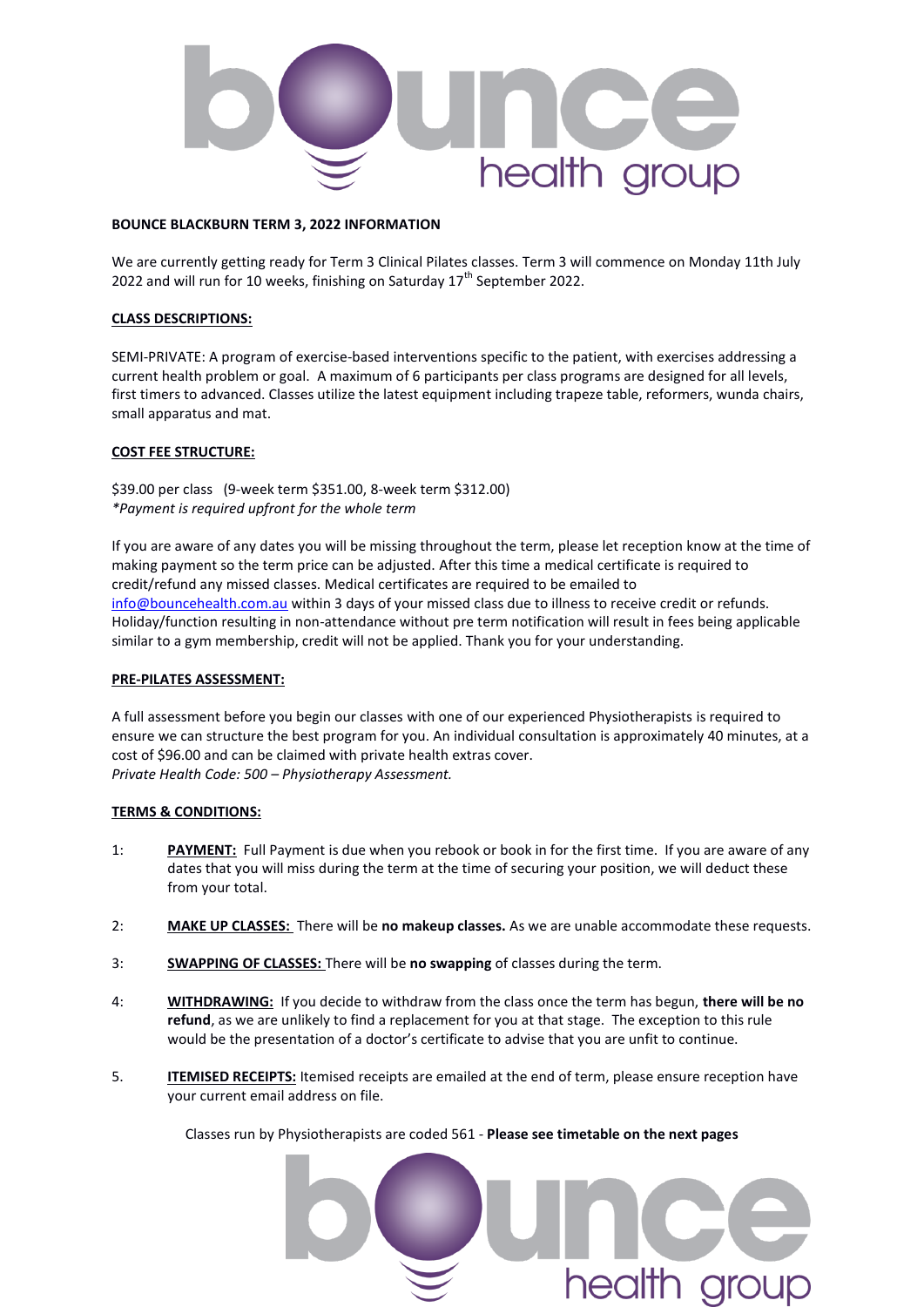

# **BOUNCE BLACKBURN TERM 3, 2022 TIMETABLE**

### **TERM 3 DATES**

Commencing Monday 11<sup>th</sup> July Finishing Saturday 17<sup>th</sup> September

| <b>MONDAY</b>  | (7 weeks)       |              |                  |  |
|----------------|-----------------|--------------|------------------|--|
| 5:30pm         | <b>Ben</b>      | Semi-Private | <b>Blackburn</b> |  |
| <b>MONDAY</b>  | (7 weeks)       |              |                  |  |
| 6.20pm         | Dominic         | Semi-Private | <b>Blackburn</b> |  |
| <b>MONDAY</b>  | (7 weeks)       |              |                  |  |
| 7.10pm         | <b>Dominic</b>  | Semi-Private | Blackburn        |  |
| <b>TUESDAY</b> | (9 weeks)       |              |                  |  |
| 11.45am        | Rosie           | Semi-Private | <b>Blackburn</b> |  |
| <b>TUESDAY</b> | (9 weeks)       |              |                  |  |
| 12:30pm        | Rosie           | Semi-Private | <b>Blackburn</b> |  |
|                |                 |              |                  |  |
| <b>TUESDAY</b> | (9 weeks)       |              |                  |  |
| 5:00pm         | Sherrie         | Semi-Private | <b>Blackburn</b> |  |
| <b>TUESDAY</b> | (9 weeks)       |              |                  |  |
| 6.30pm         | <b>Ben</b>      | Semi-Private | <b>Blackburn</b> |  |
| <b>TUESDAY</b> | $(10$ weeks $)$ |              |                  |  |
| 7.15pm         | <b>Ben</b>      | Semi-Private | <b>Blackburn</b> |  |